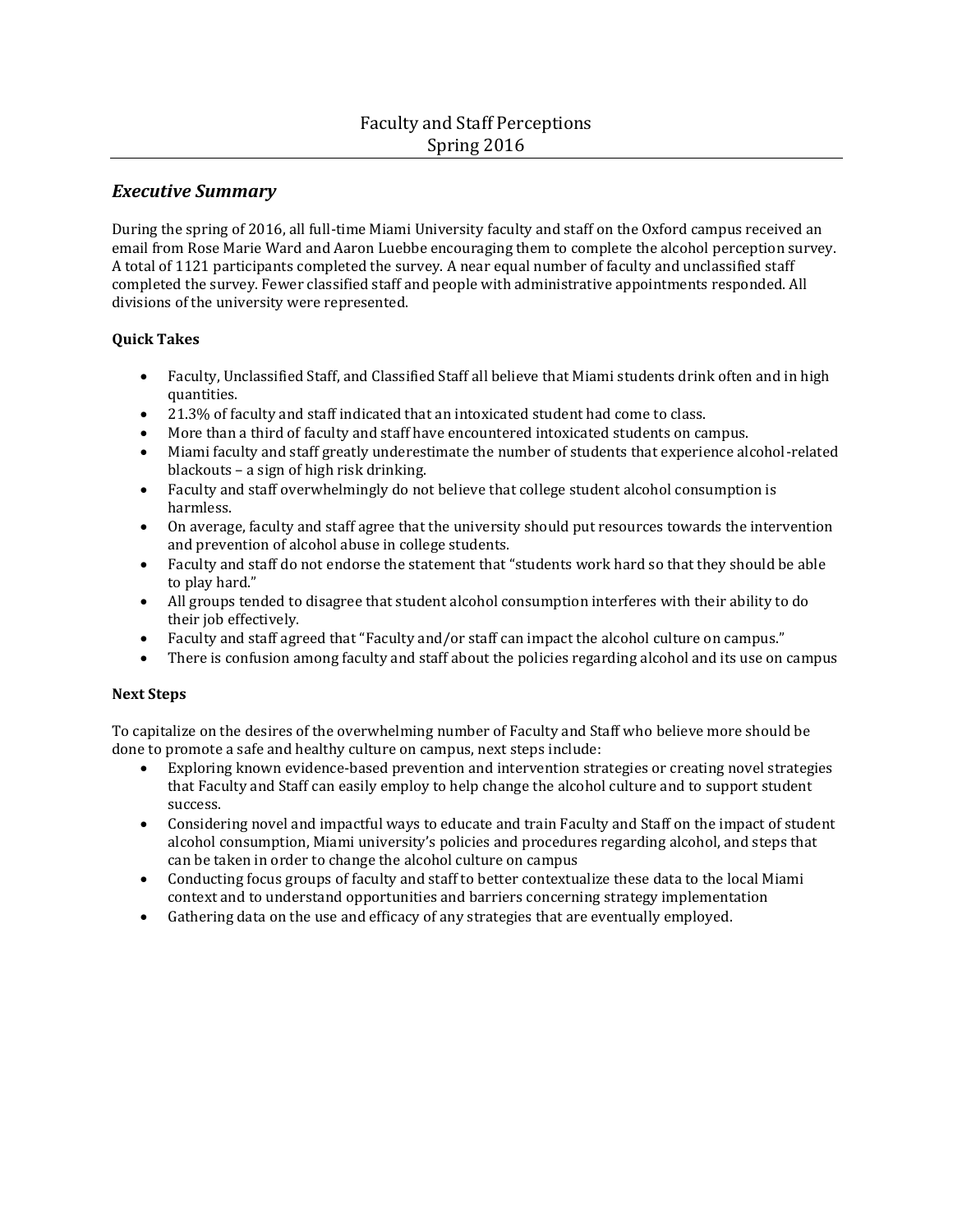# *Methods*

**Participants**: 1121 full-time faculty and staff on Miami University's Oxford campus

**Faculty or Staff member** – 39.3% faculty; 41.8% staff-unclassified; 15.1% classified; 3.7% administrative **Full or part time** – 95.5% full time; 2.6% part time

**Average year employed by Miami** – 11.30 (*SD* = 9.14; range = 0-41; mode 1) years **Average age** – 45.32 (*SD* = 11.79; range = 22 – 101; mode 61) years of age **Current gender identity** – 57.2% female; 42.4% male; 0.3% other **Highest level of education** -- .1% some high school; 2.1% high school diploma/GED; 8.0% some college; 23.7% college diploma/vocational degree; 65.8% advanced degree (masters, specialist, doctorate)

|         | <b>Primary division</b>                               |       | Percent of time in a typical week in |
|---------|-------------------------------------------------------|-------|--------------------------------------|
| 27.7%   | College of Arts and Sciences                          |       | direct contact with undergraduates   |
| 4.4%    | <b>College of Creative Arts</b>                       | 4.4%  | 0% of time                           |
| 9.0%    | College of Education, Health, and Society             | 14.6% | $1-10\%$ of time                     |
| 3.2%    | College of Engineering and Computing                  | 26.6% | 11-25% of time                       |
| $0.1\%$ | College of Professional Studies and Applied Sciences  | 17.0% | 26-50% of time                       |
| 8.2%    | <b>Farmer School of Business</b>                      | 15.5% | 51-75% of time                       |
| $0.6\%$ | Graduate School                                       | 21.6% | 76-100% of time                      |
| 4.9%    | Division of Enrollment Management and Student Success |       |                                      |
| 10.6%   | Division of Finance and Business Services             |       |                                      |
| 4.7%    | Division of IT services                               |       |                                      |
| $6.9\%$ | Division of Student Affairs                           |       |                                      |
| 3.4%    | Division of University Advancement                    |       |                                      |
| 3.0%    | University Libraries                                  |       |                                      |

- 2.1% Athletics
- 2.6% President and Provost offices

**Do you live in Oxford** – 53.7% yes; 45.8% no

**Is alcohol education, prevention, or intervention part of your current job responsibilities** – 8.1% yes; 91.4% no

**Do you have a family member currently or recently enrolled at Miami as an undergraduate** – 22.3% yes; 77.0% no

# **Miami Faculty and Staff Population<sup>1</sup>**

Faculty -- 949 full time; 198 part time Administrative and Professional Staff – 1098 full time; 108 part time Classified Staff – 1058 full time; 131 part time

Gender -- 52% women; 48% men

Race/Ethnicity – 2.4% Non-Resident Alien; 2.9% Hispanic; 0.2% American Indian/Alaska Native; 3.8% Asian; 4.3% Black or African American; 0.1% Native Hawaiian or other Pacific Islander; 86% White; 1.1% Multiracial; 0.1% Unknown

#### **Procedure:**

l

Data gathered through an online survey during the spring of 2016. Emails were sent to 2,700 full time faculty and staff ( $\sim$ 41.5% response rate). The survey launched on February 27<sup>th</sup>. A reminder email was sent March 1st. Participants received a \$3 coupon for the King Café (14% redeemed their coupon).

<sup>1</sup> [http://www.units.miamioh.edu/oir/FactBook/FB\\_Current/FacultyStaff/FacultyStaffA.pdf](http://www.units.miamioh.edu/oir/FactBook/FB_Current/FacultyStaff/FacultyStaffA.pdf)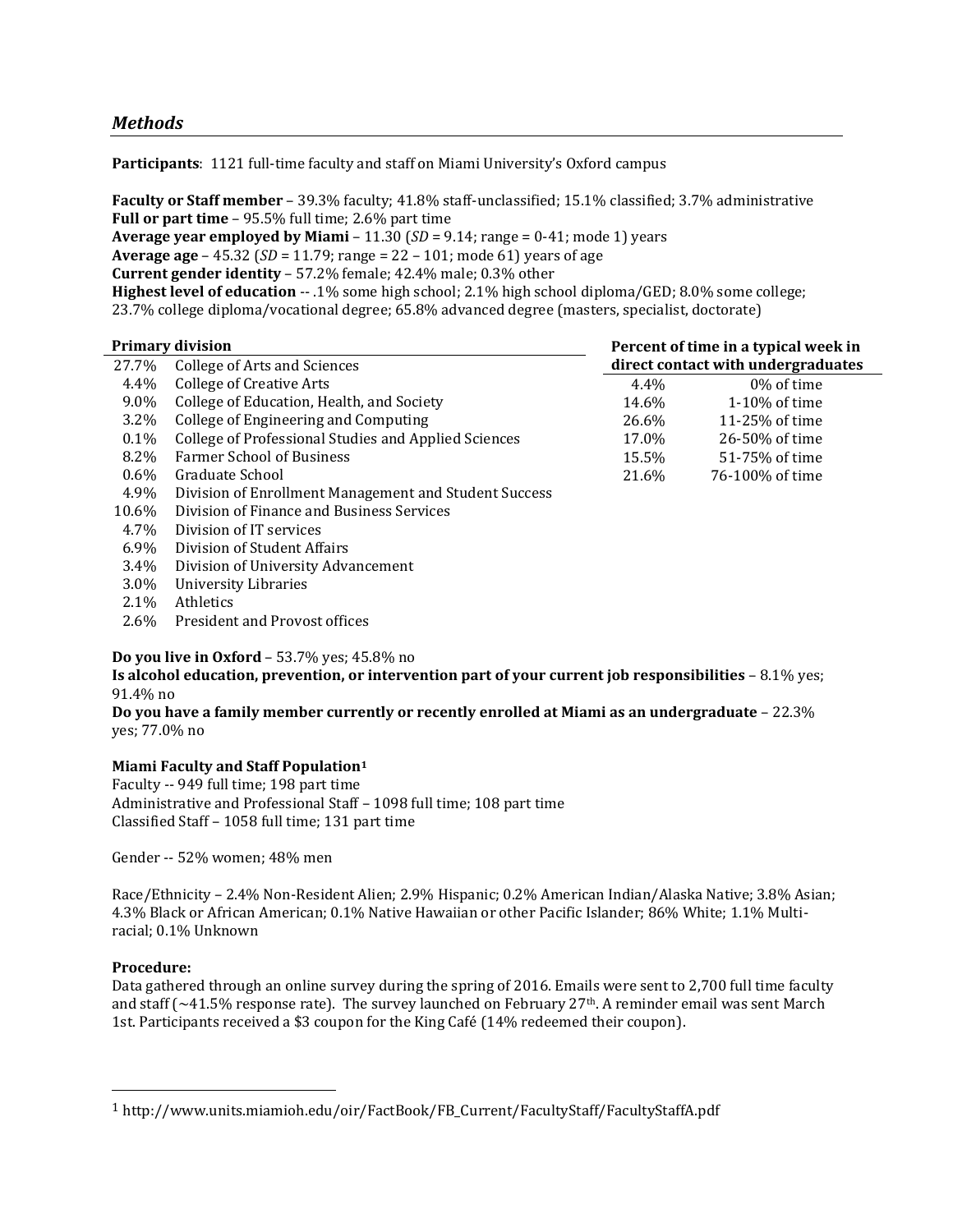# **OXFORD CAMPUS**

### **Descriptive Drinking Norms<sup>4</sup>**

After answering demographic questions, the faculty and staff perception survey assessed the participants' perceptions of college students' alcohol consumption across several targets. Participants were able to select how frequent they thought different groups of college students drank (see Table 1). Percentage of endorsement are presented below. The response option with the highest endorsement is highlighted.

|                                       | < once     | Once  | $2 - 3$ | Once          | $3 - 4$ | Nearly     | Once a    |
|---------------------------------------|------------|-------|---------|---------------|---------|------------|-----------|
|                                       | per        | per   | times   | <sub>or</sub> | times   | everyday   | day       |
|                                       | month      | month | per     | twice         | a       |            |           |
|                                       |            |       | month   | per           | week    |            |           |
|                                       |            |       |         | week          |         |            |           |
| Average college-bound senior in high  | 19.4       | 23.8  | 31.5    | 16.1          | 1.5     | .3         |           |
| school (headed to Miami University)   |            |       |         |               |         |            |           |
| Average Miami University student      | $.5\,$     | 1.7   | 11.9    | 45.9          | 29.6    | 2.9        | .3        |
| Average Miami University student      | .5         | .3    | 1.7     | 13.9          | 47.2    | 23.2       | 5.8       |
| residing in a fraternity              |            |       |         |               |         |            |           |
| Average Miami University student in a | .3         | .6    | 4.0     | 28.7          | 44.7    | 11.0       | 3.0       |
| sorority                              |            |       |         |               |         |            |           |
| Average Miami University student      | .8         | 2.9   | 19.1    | 49.8          | 17.7    | 2.1        |           |
| residing in a residence hall          |            |       |         |               |         |            |           |
| Average Miami University student      | 5.5        | 12.9  | 37.9    | 33.0          | 3.1     | $\cdot$ .2 | $\cdot$ 1 |
| residing with his/her parents         |            |       |         |               |         |            |           |
| Average Miami University student      | $\cdot$ .2 | 2.4   | 8.2     | 31.3          | 40.6    | 8.6        | 1.4       |
| residing in his/her own residence     |            |       |         |               |         |            |           |

|  |  | Table 1. Descriptive Drinking Norms - Frequency of Alcohol Use -- Overall |
|--|--|---------------------------------------------------------------------------|
|  |  |                                                                           |

#### **Table 2. Descriptive Drinking Norms – Quantity of Alcohol Use per Drinking Episode -- Overall**

|                                                      | $\theta$ | $1 - 2$ | $3-4$  | $5-6$  | $7 - 8$ | More   |
|------------------------------------------------------|----------|---------|--------|--------|---------|--------|
|                                                      | drinks   | drinks  | drinks | drinks | drinks  | than 8 |
| Average college-bound senior in high school (headed  | 17.1     | 34.7    | 28.7   | 7.9    | 1.2     | 0.5    |
| to Miami University)                                 |          |         |        |        |         |        |
| Average Miami University student                     | 0.5      | 12.0    | 35.2   | 30.2   | 9.7     | 3.0    |
| Average Miami University student residing in a       | 0.3      | 1.4     | 10.2   | 29.2   | 28.4    | 20.6   |
| fraternity                                           |          |         |        |        |         |        |
| Average Miami University student in a sorority       | 0.2      | 4.2     | 21.9   | 35.0   | 19.1    | 10.0   |
| Average Miami University student residing in a       | 1.4      | 16.8    | 38.0   | 24.4   | 7.0     | 2.4    |
| residence hall                                       |          |         |        |        |         |        |
| Average Miami University student residing with       | 6.1      | 40.9    | 29.7   | 10.9   | 2.0     | 1.0    |
| his/her parents                                      |          |         |        |        |         |        |
| Average Miami University student residing in his/her | 0.3      | 8.4     | 27.4   | 33.4   | 16.1    | 5.2    |
| own residence                                        |          |         |        |        |         |        |

<sup>2</sup> Statistical test results are available upon request.

 $\overline{\phantom{a}}$ 

<sup>&</sup>lt;sup>3</sup> Use of "significant" in the reporting of the results does not imply clinical or practical significance. It is used to reference statistically significant results or results that out perform chance.

<sup>4</sup> Baer, J. S. Stacy, A., & Larimer, M.(1991). Biases in the perception of drinking norms among college students. *Journal of Studies on Alcohol, 52*, 580‐586.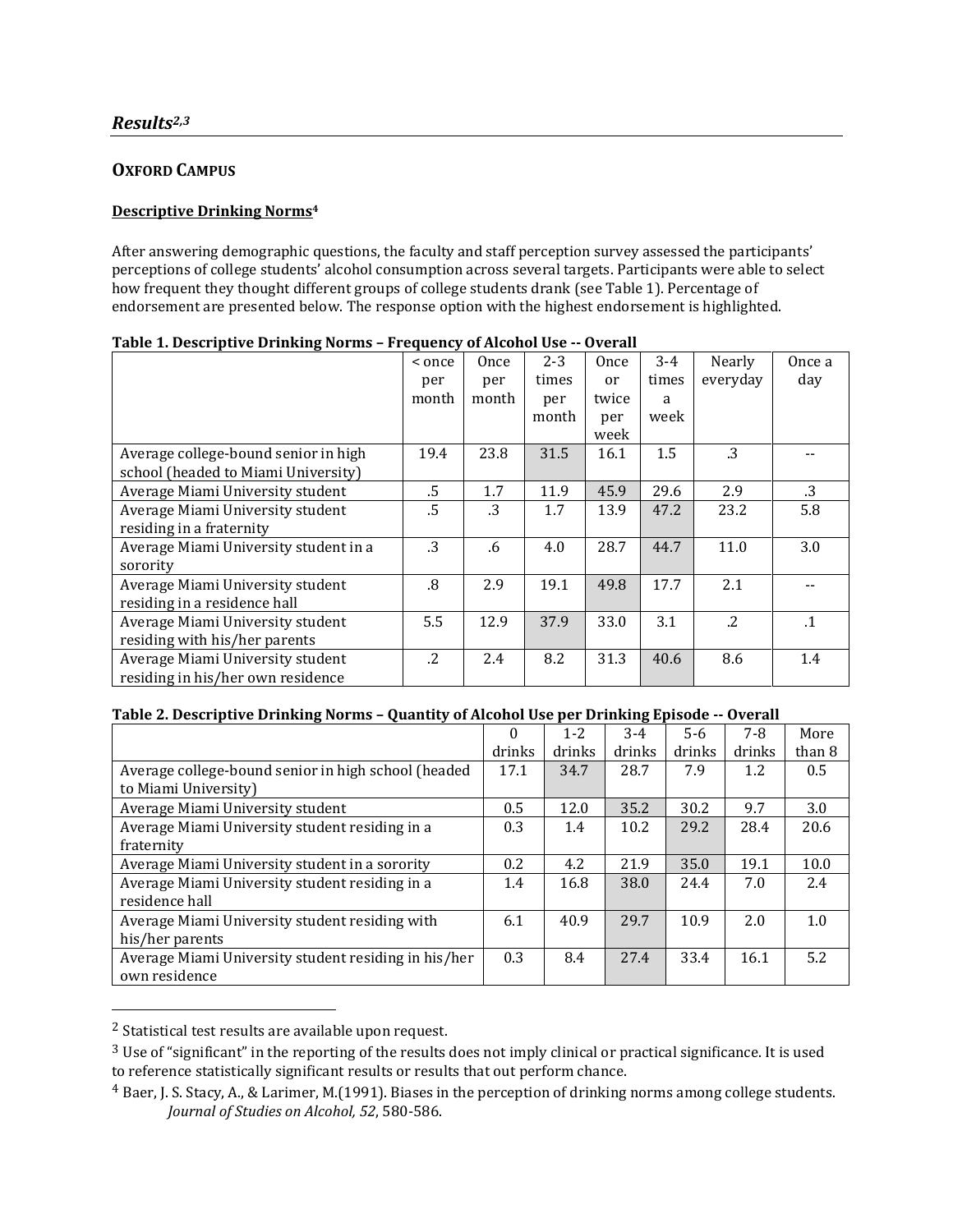**Examining group differences.** Faculty reported that college-bound seniors drank more than what unclassified staff believed about student drinking. For the most part, faculty, unclassified staff, classified staff, and administrators all believed similar levels of students drinking. In contrast to female respondents, male respondents thought the average college bound senior headed to Miami drank more. Female respondents thought the average Miami student residing in a fraternity drank more.

**Miami student data.** In a sample of Miami students (*n* = 513) collected fall 2015, 92.3% indicated that they had ever had an alcoholic drink. They reported starting drinking at 16.43 (*SD* = 1.89) years of age. In the past 30 days, the highest number of drinks was an average of 7.05 (*SD* = 4.76) standard drinks. In a typical week, the students reported drinking an average of 2.13 (*SD* = 1.49) days per week and consuming 3.60 (*SD* = 2.38) standard drinks. With respect to the frequency of times they got drunk in the last month, 15.7% reported "none," 11.4% reported "once," 22.8% reported "2 or 3 times," 21.9% reported "4 or 6 times," and 18.4% reported "7 or more times." Fraternity members consume more and drink more frequent than other male non-members. Sorority members consume more and drink more frequent than other female non-members. Juniors and seniors drink more often and consume more alcohol first year students.

### **Descriptive Drinking Norms by Group<sup>5</sup>**

| < once | Once  | $2 - 3$ | Once          | $3 - 4$ | Nearly                                                         | Once a |
|--------|-------|---------|---------------|---------|----------------------------------------------------------------|--------|
| per    | per   | times   | <sub>or</sub> | times   | everyday                                                       | day    |
| month  | month | per     | twice         | a       |                                                                |        |
|        |       | month   | per           | week    |                                                                |        |
|        |       |         | week          |         |                                                                |        |
| 16.4   | 20.6  | 33.3    | 16.6          | 2.1     | 0.5                                                            |        |
|        |       |         |               |         |                                                                |        |
| 0.2    | 1.6   | 8.9     | 45.2          | 30.9    | 2.8                                                            | 0.2    |
|        | 0.2   | 1.4     | 12.6          | 43.3    | 24.1                                                           | 8.4    |
|        |       |         |               |         |                                                                |        |
|        | 0.9   | 3.3     | 23.7          | 45.0    | 12.9                                                           | 3.5    |
|        |       |         |               |         |                                                                |        |
| 0.7    | 1.9   | 16.2    | 48.9          | 19.2    | 2.8                                                            |        |
|        |       |         |               |         |                                                                |        |
| 4.9    | 12.9  | 32.3    | 35.1          | 3.5     | 0.7                                                            | 0.2    |
|        |       |         |               |         |                                                                |        |
|        | 1.4   | 7.7     | 28.8          | 40.3    | 9.8                                                            | 1.9    |
|        |       |         |               |         |                                                                |        |
|        |       |         |               |         | rapic of beseriptive brinning norms - rrequency or inconor ose |        |

# **Table 3. Descriptive Drinking Norms – Frequency of Alcohol Use -- Faculty**

### **Table 4. Descriptive Drinking Norms – Quantity of Alcohol Use per Drinking Episode -- Faculty**

|                                                      | $\theta$ | $1 - 2$ | $3 - 4$ | $5-6$  | $7 - 8$ | More   |
|------------------------------------------------------|----------|---------|---------|--------|---------|--------|
|                                                      | drinks   | drinks  | drinks  | drinks | drinks  | than 8 |
| Average college-bound senior in high school (headed  | 17.3     | 34.2    | 26.7    | 9.4    | 0.7     | 0.5    |
| to Miami University)                                 |          |         |         |        |         |        |
| Average Miami University student                     | 0.9      | 12.9    | 34.2    | 30.0   | 9.8     | 1.6    |
| Average Miami University student residing in a       |          | 1.2     | 11.2    | 30.7   | 25.8    | 20.1   |
| fraternity                                           |          |         |         |        |         |        |
| Average Miami University student in a sorority       | 0.2      | 4.0     | 24.8    | 33.5   | 17.1    | 9.1    |
| Average Miami University student residing in a       | 2.1      | 17.1    | 38.4    | 23.0   | 6.1     | 1.6    |
| residence hall                                       |          |         |         |        |         |        |
| Average Miami University student residing with       | 6.6      | 43.1    | 28.3    | 9.4    | 1.4     | 0.5    |
| his/her parents                                      |          |         |         |        |         |        |
| Average Miami University student residing in his/her | 0.2      | 8.0     | 28.8    | 32.6   | 14.3    | 5.2    |
| own residence                                        |          |         |         |        |         |        |

5 Administrative analysis will not be shown due to low sample size.

l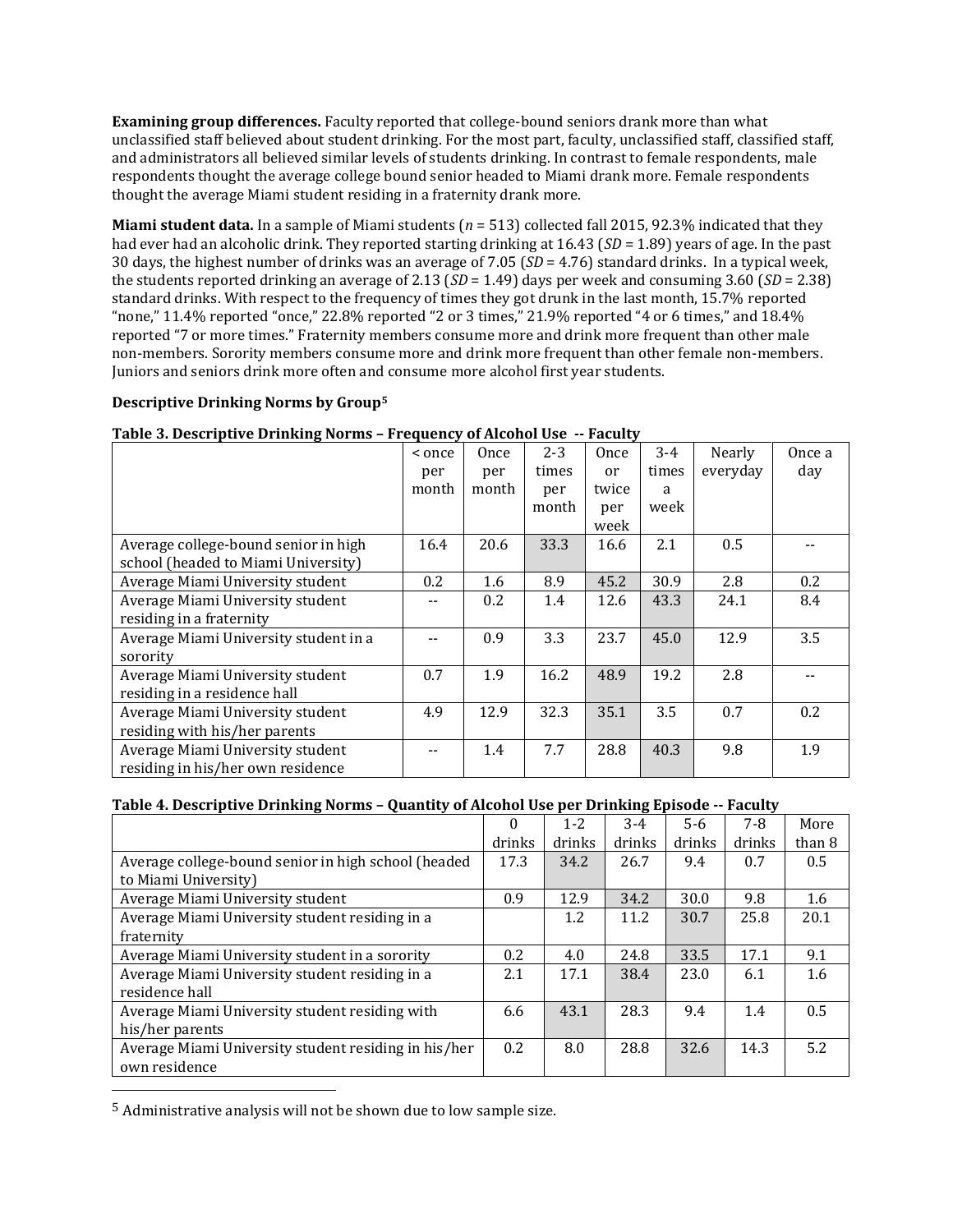|                                       | < once | Once  | $2 - 3$ | Once  | $3 - 4$ | Nearly   | Once a |
|---------------------------------------|--------|-------|---------|-------|---------|----------|--------|
|                                       | per    | per   | times   | or    | times   | everyday | day    |
|                                       | month  | month | per     | twice | a       |          |        |
|                                       |        |       | month   | per   | week    |          |        |
|                                       |        |       |         | week  |         |          |        |
| Average college-bound senior in high  | 22.4   | 26.7  | 29.1    | 13.9  | 0.9     | 0.2      |        |
| school (headed to Miami University)   |        |       |         |       |         |          |        |
| Average Miami University student      | 0.4    | 1.7   | 14.3    | 48.0  | 26.1    | 1.7      | 0.4    |
| Average Miami University student      | 0.7    | 0.4   | 2.0     | 15.7  | 50.9    | 20.2     | 3.3    |
| residing in a fraternity              |        |       |         |       |         |          |        |
| Average Miami University student in a | 0.4    | 0.4   | 4.6     | 33.9  | 43.3    | 8.3      | 2.0    |
| sorority                              |        |       |         |       |         |          |        |
| Average Miami University student      | 0.9    | 2.8   | 21.5    | 51.1  | 14.8    | 1.3      |        |
| residing in a residence hall          |        |       |         |       |         |          |        |
| Average Miami University student      | 6.3    | 14.3  | 40.7    | 29.3  | 1.7     |          |        |
| residing with his/her parents         |        |       |         |       |         |          |        |
| Average Miami University student      | 0.4    | 3.0   | 10.4    | 32.6  | 39.6    | 6.1      | 0.4    |
| residing in his/her own residence     |        |       |         |       |         |          |        |

# **Table 5. Descriptive Drinking Norms – Frequency of Alcohol Use – Staff Unclassified**

#### **Table 6. Descriptive Drinking Norms – Quantity of Alcohol Use per Drinking Episode – Staff Unclassified**

|                                                      | $\Omega$ | $1 - 2$ | $3 - 4$ | $5-6$  | $7 - 8$ | More             |
|------------------------------------------------------|----------|---------|---------|--------|---------|------------------|
|                                                      | drinks   | drinks  | drinks  | drinks | drinks  | than 8           |
| Average college-bound senior in high school (headed  | 17.8     | 37.0    | 30.7    | 6.7    | 0.9     | $0.4^{\circ}$    |
| to Miami University)                                 |          |         |         |        |         |                  |
| Average Miami University student                     |          | 12.2    | 40.4    | 30.0   | 8.3     | 2.6              |
| Average Miami University student residing in a       | 0.7      | 1.5     | 10.9    | 30.9   | 31.3    | 18.3             |
| fraternity                                           |          |         |         |        |         |                  |
| Average Miami University student in a sorority       | 0.2      | 4.8     | 21.7    | 39.8   | 18.0    | 8.5              |
| Average Miami University student residing in a       | 1.1      | 18.5    | 40.7    | 24.1   | 6.7     | $2.2\phantom{0}$ |
| residence hall                                       |          |         |         |        |         |                  |
| Average Miami University student residing with       | 5.4      | 44.6    | 31.2    | 9.8    | 1.7     | 0.7              |
| his/her parents                                      |          |         |         |        |         |                  |
| Average Miami University student residing in his/her | 0.2      | 9.3     | 29.8    | 35.7   | 14.6    | 4.1              |
| own residence                                        |          |         |         |        |         |                  |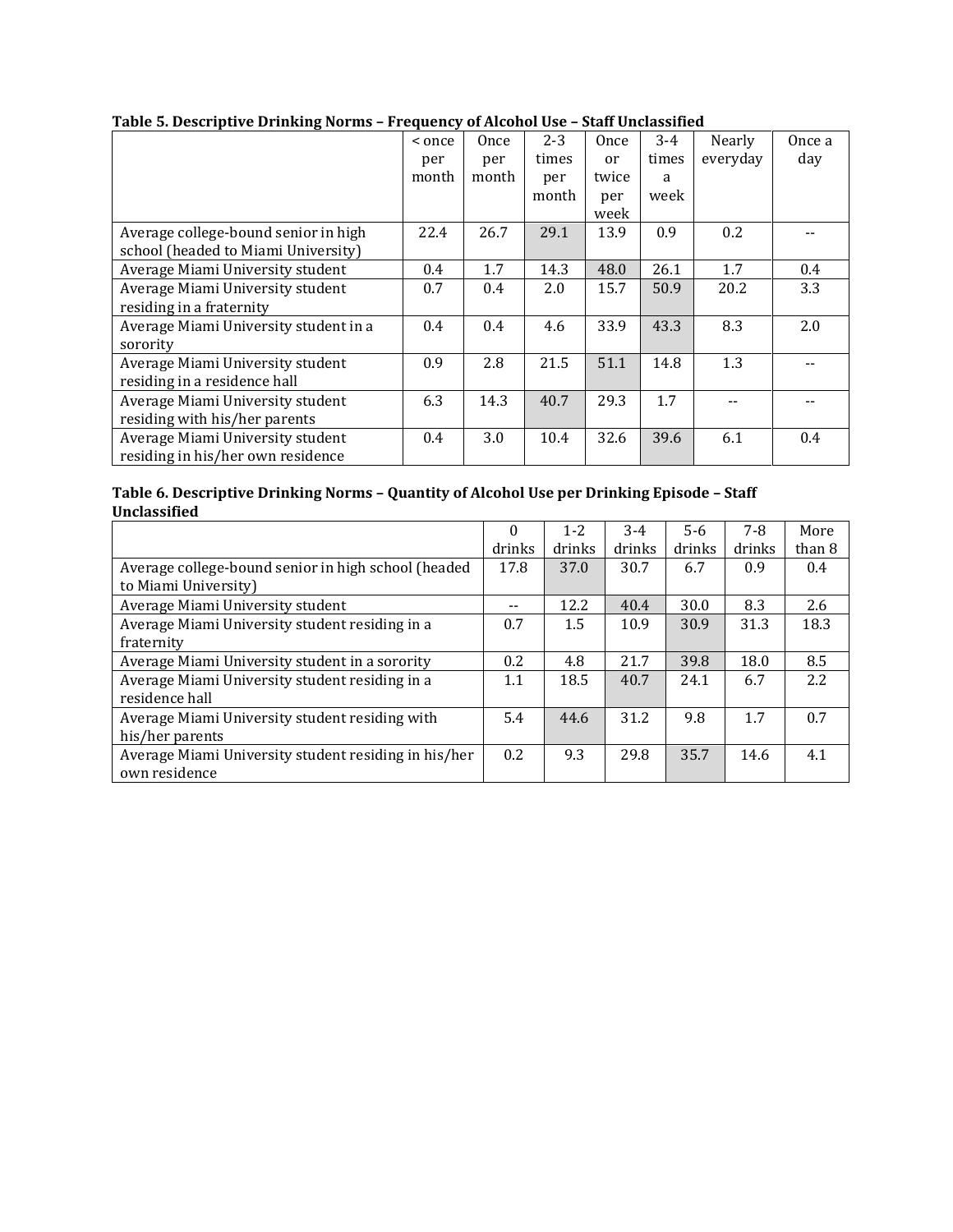|                                       | < once | Once  | $2 - 3$ | Once  | $3 - 4$ | Nearly   | Once a |
|---------------------------------------|--------|-------|---------|-------|---------|----------|--------|
|                                       | per    | per   | times   | or    | times   | everyday | day    |
|                                       | month  | month | per     | twice | a       |          |        |
|                                       |        |       | month   | per   | week    |          |        |
|                                       |        |       |         | week  |         |          |        |
| Average college-bound senior in high  | 18.6   | 16.2  | 34.7    | 21.0  | 1.8     |          |        |
| school (headed to Miami University)   |        |       |         |       |         |          |        |
| Average Miami University student      | 1.2    | 1.8   | 12.6    | 40.7  | 32.3    | 6.0      |        |
| Average Miami University student      | 1.2    |       | 1.8     | 12.0  | 44.9    | 26.9     | 6.6    |
| residing in a fraternity              |        |       |         |       |         |          |        |
| Average Miami University student in a | 0.6    | 0.6   | 3.6     | 23.4  | 47.3    | 14.4     | 4.8    |
| sorority                              |        |       |         |       |         |          |        |
| Average Miami University student      | 1.2    | 4.8   | 21.0    | 44.3  | 19.8    | 3.0      |        |
| residing in a residence hall          |        |       |         |       |         |          |        |
| Average Miami University student      | 4.8    | 9.0   | 41.3    | 34.1  | 5.4     |          |        |
| residing with his/her parents         |        |       |         |       |         |          |        |
| Average Miami University student      |        | 3.6   | 4.8     | 31.7  | 40.7    | 12.0     | 1.2    |
| residing in his/her own residence     |        |       |         |       |         |          |        |

# **Table 7. Descriptive Drinking Norms – Frequency of Alcohol Use – Staff Classified**

### **Table 8. Descriptive Drinking Norms – Quantity of Alcohol Use per Drinking Episode – Staff Classified**

|                                                      | $\theta$ | $1 - 2$ | $3 - 4$ | $5 - 6$ | $7 - 8$ | More   |
|------------------------------------------------------|----------|---------|---------|---------|---------|--------|
|                                                      | drinks   | drinks  | drinks  | drinks  | drinks  | than 8 |
| Average college-bound senior in high school (headed  | 17.4     | 29.9    | 31.7    | 9.0     | 4.2     | 1.2    |
| to Miami University)                                 |          |         |         |         |         |        |
| Average Miami University student                     | 1.2      | 11.4    | 26.3    | 33.5    | 13.2    | 8.4    |
| Average Miami University student residing in a       |          | 2.4     | 8.4     | 24.0    | 29.3    | 30.5   |
| fraternity                                           |          |         |         |         |         |        |
| Average Miami University student in a sorority       | $- -$    | 4.8     | 16.2    | 28.1    | 26.9    | 18.6   |
| Average Miami University student residing in a       | 1.2      | 13.8    | 32.3    | 32.3    | 9.0     | 5.4    |
| residence hall                                       |          |         |         |         |         |        |
| Average Miami University student residing with       | 6.0      | 29.3    | 32.9    | 19.2    | 3.0     | 3.6    |
| his/her parents                                      |          |         |         |         |         |        |
| Average Miami University student residing in his/her | 0.6      | 8.4     | 21.0    | 32.9    | 22.2    | 9.6    |
| own residence                                        |          |         |         |         |         |        |

## **Alcohol-Related Blackouts**

 $\overline{\phantom{a}}$ 

Alcohol-related blackouts are episodes of amnesia, during which subjects are capable of participating even in salient, emotionally charged events–as well as more mundane events—that they later cannot remember. 6 Research indicates that approximately 50% have had an alcohol-related blackout<sup>7</sup> in their lifetime, and in a sample of Miami students, approximately 20% of people who consumed alcohol in any given week had an alcohol-related blackout.<sup>8</sup>

Participants believed that an average of 26.76 (*SD* = 21.13) percent of students have had a blackout.

<sup>6</sup> Goodwin, D. W. (1995). Alcohol amnesia. *Addiction, 90,* 315-317.

<sup>7</sup> White, A. M., Jamieson-Drake, D. W., & Swartzwelder, H. S. (2002). Prevalence and correlates of alcoholinduced blackouts among college students: Results of an email survey. *Journal of American College Health, 51,*  117-131.

<sup>8</sup> Ward, R. M., Cleveland, M. J., & Messman-Moore, T. L. (2016). Drinking motives and alcohol-induced blackouts among college women using longitudinal multilevel models. Symposium at the Research Society on Alcoholism, New Orleans, LA.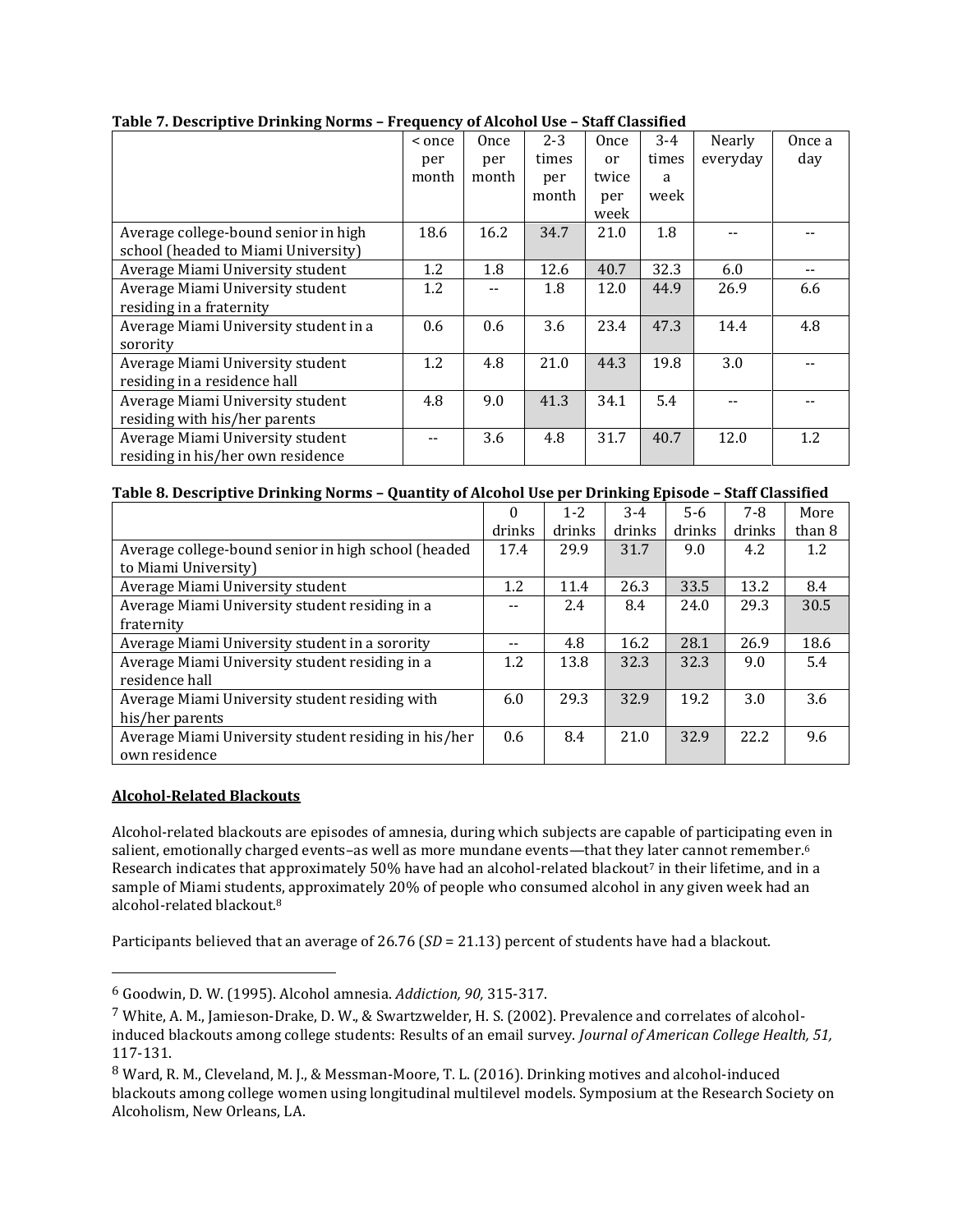#### **Beliefs about College Student Alcohol Consumption**

After the descriptive norms and estimating the percent of student experiencing an alcohol-related blackout, faculty and staff rated their level of agreement with the statements below  $(1 - x^2)$  strongly disagree,"  $2 =$ "disagree,"  $3 =$  "neither disagree nor agree,"  $4 =$  "agree," and  $5 =$  "strongly agree"). These statements were developed by the Alcohol and Academics workgroup of the Alcohol Coordinating Committee. Data are presented in descending order from highest overall endorsement to lowest.

**Examining group differences.** Faculty, Unclassified Staff, and Classified Staff differed on a number of the items. Shaded rows indicate that there are statistically significant differences between groups.

Across all groups, respondents agreed with the statement "The university should be willing to put resources towards the intervention and prevention of alcohol abuse in college students." Whereas all groups tended to disagree with the statement "Students at Miami work hard so they should be able to "play" hard," faculty disagreed more than Unclassified Staff. In addition, all groups tended to disagree with the statement "Student alcohol use interferes with my ability to do my job effectively;" however faculty were more likely to agree than Unclassified Staff.

Across all groups, respondents disagreed with the statement "The ways college students consume alcohol is harmless." Faculty were least likely to agree with the statement, "Faculty should discuss alcohol use with students in the classroom." However, respondents agreed that "Faculty and/or staff can impact the alcohol culture on campus" with Unclassified Staff agreeing more than faculty.

There were no gender differences on any of the items.

|    |                                                                                                                                          | <b>Overall</b> |           |      | Faculty   |      | U.C Staff | C. Staff |           |
|----|------------------------------------------------------------------------------------------------------------------------------------------|----------------|-----------|------|-----------|------|-----------|----------|-----------|
|    |                                                                                                                                          | Mean           | <b>SD</b> | Mean | <b>SD</b> | Mean | SD        | Mean     | <b>SD</b> |
| 1. | The university should be willing<br>to put resources towards the<br>intervention and prevention of<br>alcohol abuse in college students. | 4.22           | 0.85      | 4.26 | 0.89      | 4.21 | 0.80      | 4.08     | 0.93      |
| 2. | The university has a role in<br>curbing the alcohol culture on<br>campus.                                                                | 4.13           | 0.82      | 4.23 | 0.8       | 4.09 | 0.79      | 3.92     | 0.99      |
| 3. | There are ways to curb high-risk<br>drinking.                                                                                            | 4.00           | 0.82      | 4.07 | 0.86      | 3.98 | 0.75      | 3.83     | 0.98      |
| 4. | Faculty and/or staff can impact<br>the alcohol culture on campus.                                                                        | 3.77           | 0.81      | 3.63 | 0.84      | 3.88 | 0.76      | 3.74     | 0.85      |
| 5. | I am a role model to students<br>regarding alcohol use.                                                                                  | 3.67           | 0.90      | 3.59 | 0.94      | 3.66 | 0.89      | 3.85     | 0.81      |
| 6. | Only students of legal age should<br>consume alcohol.                                                                                    | 3.67           | 1.07      | 3.57 | 1.14      | 3.66 | 1.05      | 4.03     | 0.86      |
| 7. | I am comfortable talking with<br>students about high-risk alcohol<br>or drug use.                                                        | 3.66           | 1.00      | 3.57 | 1.04      | 3.65 | 0.99      | 3.80     | 0.87      |
| 8. | The university needs a stricter<br>level of enforcement of alcohol<br>abuse in college students.                                         | 3.61           | 0.94      | 3.62 | 1.01      | 3.58 | 0.88      | 3.70     | 0.94      |
| 9. | The academic calendar (i.e.,<br>timing of classes) can have an<br>impact on the alcohol culture at<br>Miami.                             | 3.36           | 1.08      | 3.29 | 1.13      | 3.43 | 1.04      | 3.30     | 1.06      |

#### **Table 9. As a faculty or staff member, I believe…**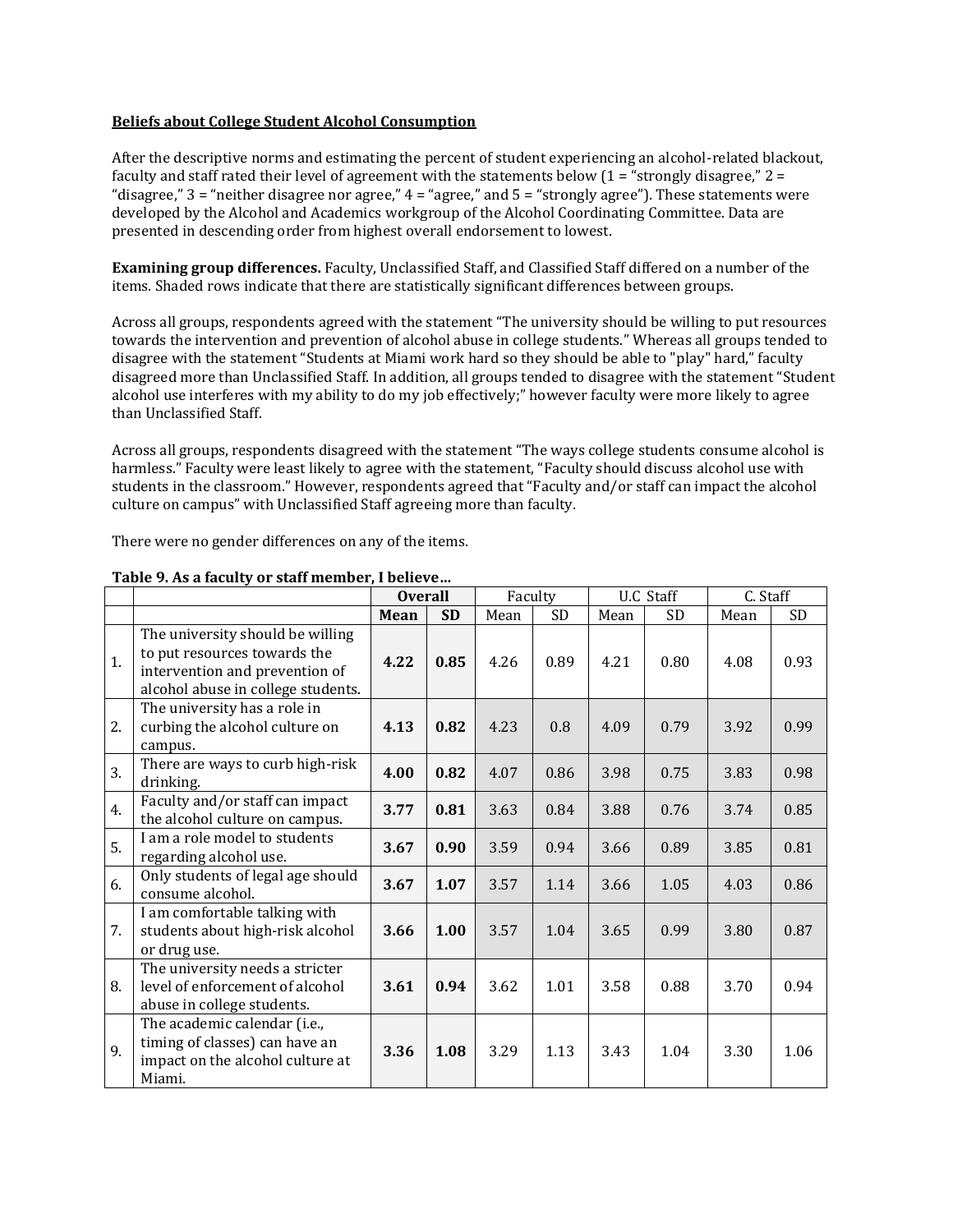| 10. | The academic rigor (i.e., difficulty<br>of classes) can have an impact on<br>the alcohol culture at Miami.                                                                                                                                              | 3.27 | 1.05 | 3.23 | 1.09 | 3.31 | 1.04 | 3.13 | 0.97 |
|-----|---------------------------------------------------------------------------------------------------------------------------------------------------------------------------------------------------------------------------------------------------------|------|------|------|------|------|------|------|------|
| 11. | If I observe a student who has<br>over consumed, it is part of my<br>job responsibilities to intervene.                                                                                                                                                 | 3.21 | 1.08 | 3.07 | 1.08 | 3.26 | 1.11 | 3.4  | 0.93 |
| 12. | Faculty should discuss alcohol<br>use with students in the<br>classroom.                                                                                                                                                                                | 3.17 | 1.03 | 2.91 | 1.01 | 3.28 | 1.02 | 3.34 | 0.94 |
| 13. | The email communications from<br>administration about high risk<br>drinking days (e.g., St. Patrick's<br>day, Green Beer Day) changes<br>how I approach my job on those<br>days (e.g., adding course<br>assignments; preparing<br>personnel in my unit) | 2.98 | 1.07 | 2.93 | 1.11 | 2.98 | 1.05 | 3.07 | 1.04 |
| 14. | High levels of alcohol<br>consumption are to be expected<br>from college students.                                                                                                                                                                      | 2.83 | 1.05 | 2.7  | 1.04 | 2.89 | 1.05 | 2.93 | 1.05 |
| 15. | What I do in my job may have an<br>impact on students' high-risk<br>alcohol use.                                                                                                                                                                        | 2.72 | 1.14 | 2.94 | 1.05 | 2.66 | 1.24 | 2.27 | 0.95 |
| 16. | I am confident intervening with<br>students engaging in high-risk<br>alcohol use when "off the clock"<br>(e.g., being Uptown in a non-work<br>context)                                                                                                  | 2.65 | 1.11 | 2.42 | 1.05 | 2.78 | 1.12 | 2.81 | 1.12 |
| 17. | The university has an<br>appropriate level of enforcement<br>of alcohol abuse in college<br>students.                                                                                                                                                   | 2.61 | 0.93 | 2.52 | 0.94 | 2.69 | 0.87 | 2.65 | 1.03 |
| 18. | Student alcohol consumption is a<br>rite of passage.                                                                                                                                                                                                    | 2.57 | 1.07 | 2.62 | 1.11 | 2.51 | 1.05 | 2.51 | 1.00 |
| 19. | The university has an adequate<br>intervention strategy for alcohol<br>abuse in college students.                                                                                                                                                       | 2.52 | 0.84 | 2.45 | 0.84 | 2.58 | 0.81 | 2.61 | 0.91 |
| 20. | Student alcohol use interferes<br>with my ability to do my job<br>effectively.                                                                                                                                                                          | 2.45 | 1.08 | 2.71 | 1.10 | 2.31 | 1.06 | 2.18 | 0.97 |
| 21. | There is an awareness on Miami<br>University's campus of the<br>difference between a student<br>who has passed out vs. a student<br>who has blacked out due to<br>excessive drinking.                                                                   | 2.36 | 0.85 | 2.32 | 0.86 | 2.36 | 0.83 | 2.50 | 0.87 |
| 22. | Part of my job responsibilities<br>entails prevention of high-risk<br>drug and alcohol use.                                                                                                                                                             | 2.33 | 1.13 | 2.4  | 1.08 | 2.32 | 1.24 | 2.14 | 0.88 |
| 23. | Students at Miami work hard so<br>they should be able to "play"<br>hard.                                                                                                                                                                                | 2.09 | 0.91 | 1.99 | 0.88 | 2.16 | 0.93 | 2.10 | 0.92 |
| 24. | The ways college students<br>consume alcohol is harmless.                                                                                                                                                                                               | 1.64 | 0.76 | 1.63 | 0.79 | 1.62 | 0.72 | 1.71 | 0.81 |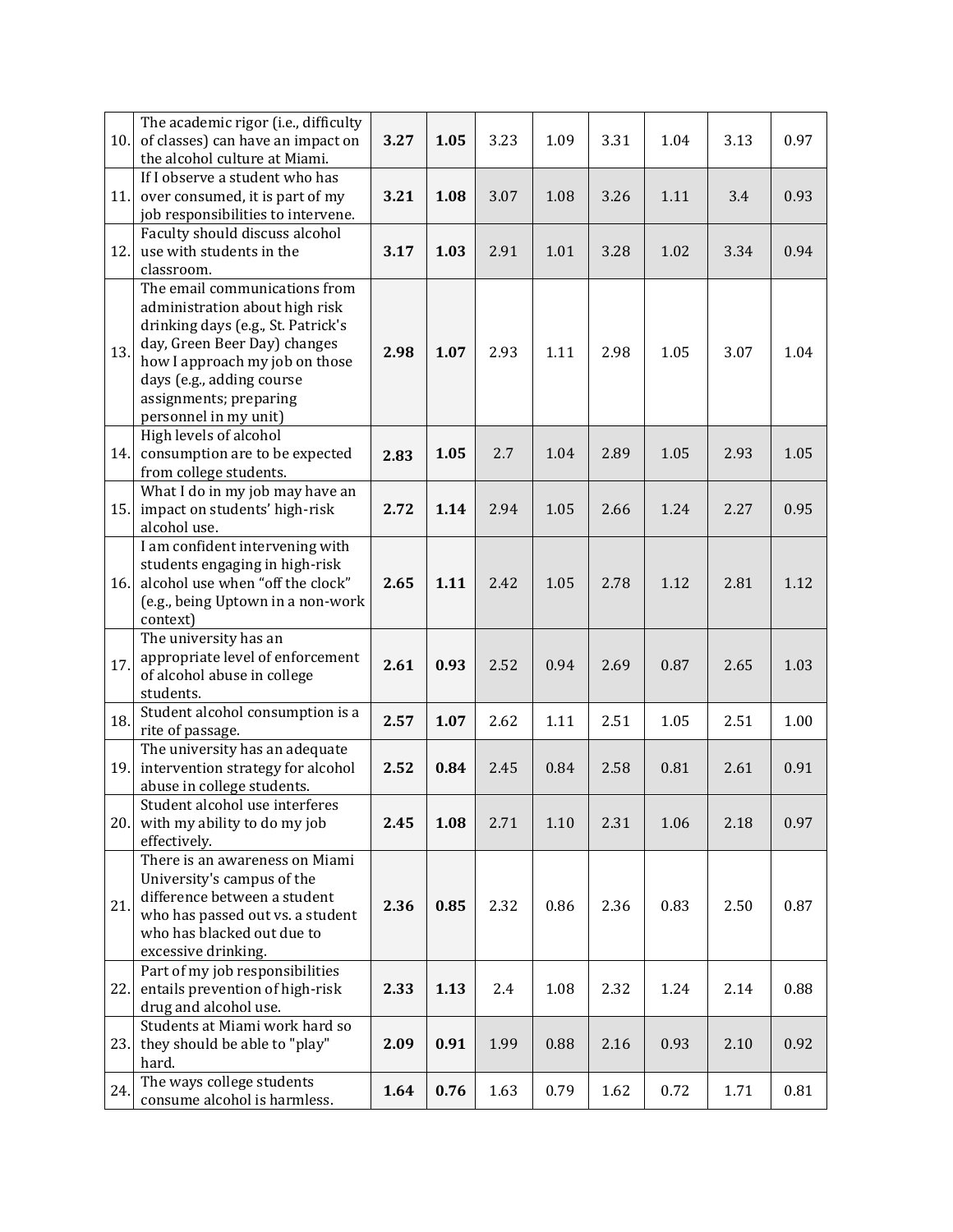Although means and standard deviations can be helpful, another way to consider these data are by percentages of those agreeing, disagreeing, or being neutral. The same Belief about College Student Alcohol Consumption items are presented in that format below. Items are ordered as in Table 9.

|  |  | Table 10. Percentages of faculty and staff endorsing belief statements about student alcohol use. |
|--|--|---------------------------------------------------------------------------------------------------|
|  |  |                                                                                                   |

|                                                                                                                                                                     |                                                                                                                                                                                                                                             | <b>Agree</b> | <b>Disagree</b> |
|---------------------------------------------------------------------------------------------------------------------------------------------------------------------|---------------------------------------------------------------------------------------------------------------------------------------------------------------------------------------------------------------------------------------------|--------------|-----------------|
| 1.                                                                                                                                                                  | The university should be willing to put resources towards the<br>intervention and prevention of alcohol abuse in college students.                                                                                                          | 78.1         | 4.1             |
| 2.                                                                                                                                                                  | The university has a role in curbing the alcohol culture on campus.                                                                                                                                                                         | 77.3         | 4.6             |
| $\overline{3}$ .                                                                                                                                                    | There are ways to curb high-risk drinking.                                                                                                                                                                                                  | 73.3         | 5.4             |
| 4.                                                                                                                                                                  | Faculty and/or staff can impact the alcohol culture on campus.                                                                                                                                                                              | 67.1         | 7.8             |
| 5.                                                                                                                                                                  | I am a role model to students regarding alcohol use.                                                                                                                                                                                        | 61.4         | 6.0             |
| 6.                                                                                                                                                                  | Only students of legal age should consume alcohol.                                                                                                                                                                                          | 56.3         | 14.3            |
| 7.                                                                                                                                                                  | I am comfortable talking with students about high-risk alcohol or drug<br>use.                                                                                                                                                              | 60.2         | 14.7            |
| 8.                                                                                                                                                                  | The university needs a stricter level of enforcement of alcohol abuse in<br>college students.                                                                                                                                               | 51.2         | 10.2            |
| 9.                                                                                                                                                                  | The academic calendar (i.e., timing of classes) can have an impact on<br>the alcohol culture at Miami.                                                                                                                                      | 47.3         | 20.1            |
| 10.                                                                                                                                                                 | The academic rigor (i.e., difficulty of classes) can have an impact on the<br>alcohol culture at Miami.                                                                                                                                     | 43.2         | 23.0            |
| 11.                                                                                                                                                                 | If I observe a student who has over consumed, it is part of my job<br>responsibilities to intervene.                                                                                                                                        | 41.4         | 25.2            |
| 12.                                                                                                                                                                 | Faculty should discuss alcohol use with students in the classroom.                                                                                                                                                                          | 37.6         | 25.7            |
| 13.                                                                                                                                                                 | The email communications from administration about high risk<br>drinking days (e.g., St. Patrick's day, Green Beer Day) changes how I<br>approach my job on those days (e.g., adding course assignments;<br>preparing personnel in my unit) | 31.5         | 29.9            |
| 14.                                                                                                                                                                 | High levels of alcohol consumption are to be expected from college<br>students.                                                                                                                                                             | 29.4         | 39.2            |
| 15.                                                                                                                                                                 | What I do in my job may have an impact on students' high-risk alcohol<br>use.                                                                                                                                                               | 25.0         | 41.5            |
| 16.                                                                                                                                                                 | I am confident intervening with students engaging in high-risk alcohol<br>use when "off the clock" (e.g., being Uptown in a non-work context)                                                                                               | 21.0         | 44.9            |
| 17.                                                                                                                                                                 | The university has an appropriate level of enforcement of alcohol<br>abuse in college students.                                                                                                                                             | 14.0         | 38.3            |
| 18.                                                                                                                                                                 | Student alcohol consumption is a rite of passage.                                                                                                                                                                                           | 19.8         | 43.5            |
| 19.                                                                                                                                                                 | The university has an adequate intervention strategy for alcohol abuse<br>in college students.                                                                                                                                              | 14.1         | 38.3            |
| 20.                                                                                                                                                                 | Student alcohol use interferes with my ability to do my job effectively.                                                                                                                                                                    | 16.4         | 51.2            |
| 21.                                                                                                                                                                 | There is an awareness on Miami University's campus of the difference<br>between a student who has passed out vs. a student who has blacked<br>out due to excessive drinking.                                                                | 8.3          | 52.5            |
| 22.                                                                                                                                                                 | Part of my job responsibilities entails prevention of high-risk drug and<br>alcohol use.                                                                                                                                                    | 15.2         | 56.5            |
| 23.                                                                                                                                                                 | Students at Miami work hard so they should be able to "play" hard.                                                                                                                                                                          | 26.5         | 63.9            |
| 24.                                                                                                                                                                 | The ways college students consume alcohol is harmless.                                                                                                                                                                                      | 1.8          | 92.8            |
| For these analyses, options "Agree" and "Strongly Agree" were combined into "Agree." Similarly, "Disagree"<br>and "Strongly Disagree" were combined into "Disagree" |                                                                                                                                                                                                                                             |              |                 |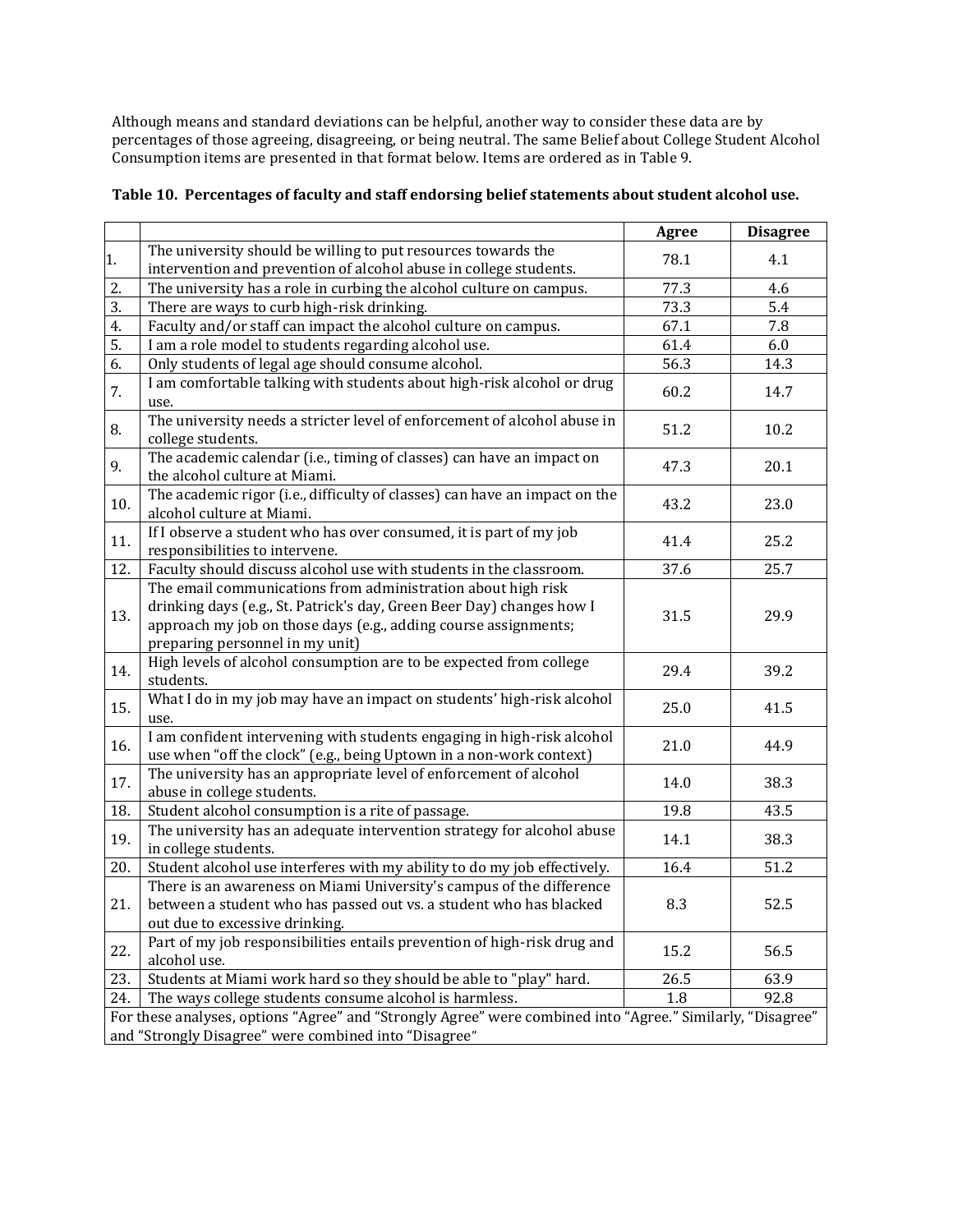**Correlations with Age and Years at Miami.<sup>9</sup>** The Beliefs about College Student Alcohol Consumption items were correlated with the reported number of years employed at Miami and reported age. In general, most of the items were not related to age or years employed by Miami. In the table below, items that have a statistically significant relationship have stars next to the numerical value.

Correlational values are bounded by -1.0 and +1.0. Values closer to -1.0 or +1.0 mean stronger relationships. The strongest relationship is between years employed by the university and the statement, "Faculty and/or staff can impact the alcohol culture on campus,"  $r(850) = -12$ ,  $p < .001$ . Positive correlations indicate that higher levels on one variable correspond to higher values on the other variable. Negative correlations indicate that higher levels on one variable correspond to lower values on the other variable. For example, the previous correlation between years at Miami and perceived ability to impact the culture is a negative correlation. The more years an individual reported working at Miami the more likely they disagreed with the statement.

|                |                                                                        | How many    |            |
|----------------|------------------------------------------------------------------------|-------------|------------|
|                |                                                                        | years have  |            |
|                |                                                                        | you been    |            |
|                |                                                                        | employed    |            |
|                |                                                                        | by Miami    | How old    |
|                | As a faculty or staff member, I believe                                | University? | are you?   |
| $\mathbf{1}$   | The university should be willing to put resources towards the          |             |            |
|                | intervention and prevention of alcohol abuse in college students.      | $-0.05$     | $-0.02$    |
| $\overline{2}$ | The university has a role in curbing the alcohol culture on campus.    | $-0.03$     | 0.06       |
| $\overline{3}$ | There are ways to curb high-risk drinking.                             | $-0.11**$   | $-0.06*$   |
| $\overline{4}$ | Faculty and/or staff can impact the alcohol culture on campus.         | $-0.12***$  | $-0.07*$   |
| $\overline{5}$ | I am a role model to students regarding alcohol use.                   | $0.01\,$    | 0.02       |
| $\overline{6}$ | Only students of legal age should consume alcohol.                     | 0.01        | $0.10**$   |
| $\overline{7}$ | I am comfortable talking with students about high-risk alcohol or      |             |            |
|                | drug use.                                                              | $-0.04$     | $-0.004$   |
| 8              | The university needs a stricter level of enforcement of alcohol        |             |            |
|                | abuse in college students.                                             | $-0.02$     | 0.01       |
| 9              | The academic calendar (i.e., timing of classes) can have an impact     |             |            |
|                | on the alcohol culture at Miami.                                       | $-0.01$     | 0.003      |
| 10             | The academic rigor (i.e., difficulty of classes) can have an impact on |             |            |
|                | the alcohol culture at Miami.                                          | $-0.003$    | $-0.05$    |
| 11             | If I observe a student who has over consumed, it is part of my job     |             |            |
|                | responsibilities to intervene.                                         | $-0.07*$    | $-0.04$    |
| 12             | Faculty should discuss alcohol use with students in the classroom.     | $-0.04$     | $-0.06$    |
| 13             | The email communications from administration about high risk           |             |            |
|                | drinking days (e.g., St. Patrick's day, Green Beer Day) changes how    |             |            |
|                | I approach my job on those days (e.g., adding course assignments;      |             |            |
|                | preparing personnel in my unit)                                        | $-0.09**$   | $-0.12***$ |
| 14             | High levels of alcohol consumption are to be expected from college     |             |            |
|                | students.                                                              | $-0.01$     | $-0.07*$   |
| 15             | What I do in my job may have an impact on students' high-risk          |             |            |
|                | alcohol use.                                                           | $-0.06$     | $-0.08**$  |
| 16             | I am confident intervening with students engaging in high-risk         |             |            |
|                | alcohol use when "off the clock" (e.g., being Uptown in a non-work     |             |            |
|                | context)                                                               | $-0.09**$   | $-0.02$    |
| 17             | The university has an appropriate level of enforcement of alcohol      |             |            |
|                | abuse in college students.                                             | $-0.01$     | $-0.01$    |

| Table 11. Correlations between Belief items, Age, and Years Employed by Miami |  |
|-------------------------------------------------------------------------------|--|
|-------------------------------------------------------------------------------|--|

 $9*** p < .001; ** p < .01; * p < .05$ 

l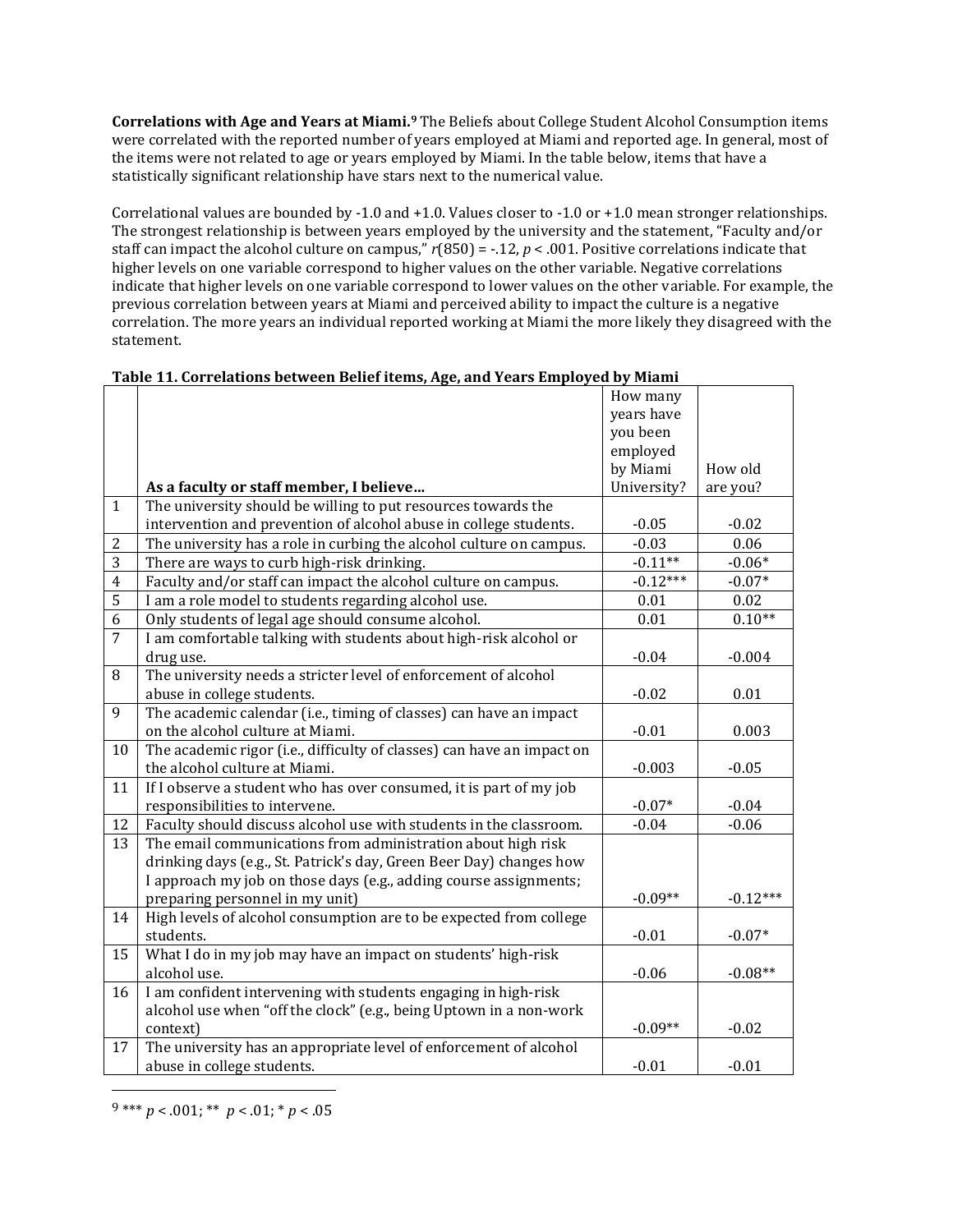| 18 | Student alcohol consumption is a rite of passage.                    | $0.11***$ | $0.10***$ |
|----|----------------------------------------------------------------------|-----------|-----------|
| 19 | The university has an adequate intervention strategy for alcohol     |           |           |
|    | abuse in college students.                                           | $-0.06$   | $-0.05$   |
| 20 | Student alcohol use interferes with my ability to do my job          |           |           |
|    | effectively.                                                         | $-0.03$   | $-0.05$   |
| 21 | There is an awareness on Miami University's campus of the            |           |           |
|    | difference between a student who has passed out vs. a student who    |           |           |
|    | has blacked out due to excessive drinking.                           | $-0.001$  | 0.02      |
| 22 | Part of my job responsibilities entails prevention of high-risk drug |           |           |
|    | and alcohol use.                                                     | $-0.06$   | $-0.06$   |
| 23 | Students at Miami work hard so they should be able to "play" hard.   | 0.001     | $-0.04$   |
| 24 | The ways college students consume alcohol is harmless.               | $-0.02$   | $-0.06*$  |

## **Intervention**

l

Faculty and staff indicated how they would respond to an intoxicated student in a variety of scenarios. They could choose as many responses as they wanted. Most endorsed responses are highlighted.

#### **Table 12. Interventions for Intoxicated Students<sup>10</sup>**

| What would you do when you encounter an          | Call the | Try to get  | Ignore the | See if someone  |
|--------------------------------------------------|----------|-------------|------------|-----------------|
| intoxicated student and                          | police   | the student | situation  | else is helping |
|                                                  |          | help        |            | them            |
| It is late night and on campus                   | 21.6     | 40.3        | 8.4        | 29.8            |
| The student is cooperative                       | 6.0      | 56.1        | 11.6       | 25.4            |
| The student is combative                         | 73.2     | 15.4        | 3.7        | 7.9             |
| It is during the day and impacting the classroom | 52.5     | 38.4        | 0.3        | 4.2             |
| environment                                      |          |             |            |                 |
| The student is verbally abusive                  | 66.6     | 23.2        | 4.4        | 4.9             |

## **Experiences with Intoxicated Students**

Faculty and staff indicated in which types of situations they experienced intoxicated students. In addition, they reported the frequency of these situations and how they responded.

**Have you ever had a student come to class intoxicated?** Approximately 21.3% of faculty and staff indicated that an intoxicated student had come to class. Of these respondents, 80.8% indicated that this happened once a semester or less. The most common responses to the behavior was to ignore it, let them sleep, or ask the student to leave. Very few responses indicated that the incident was reported to the Office of Student Ethics and Conflict Resolution or police. The most common occasion mentioned was Green Beer Day.

**Have you ever had a student come to class intoxicated and be disruptive during class?** A small percentage of faculty and staff said, "yes" (3.5%). In response to this situation, faculty and staff indicated that they called the police, asked the student to leave, or did nothing.

**Have you ever had a student come to office hours intoxicated?** Again, a small percentage of faculty and staff said, "yes" (6.5%). In response, the student was asked to leave and police were called. Many responses to this question described instances where a student came to work under the influence.

**Have you ever encountered an intoxicated student on campus (e.g., in the dining hall, at the library…).**  More faculty and staff have had this experience, with 36.4% selecting "yes." Approximately 68.8% of these faculty and staff indicated that this occurred once a semester or less. Responses to the situation included

 $10$  Due to the "choose all that apply" directions, rows do not sum to 100%.